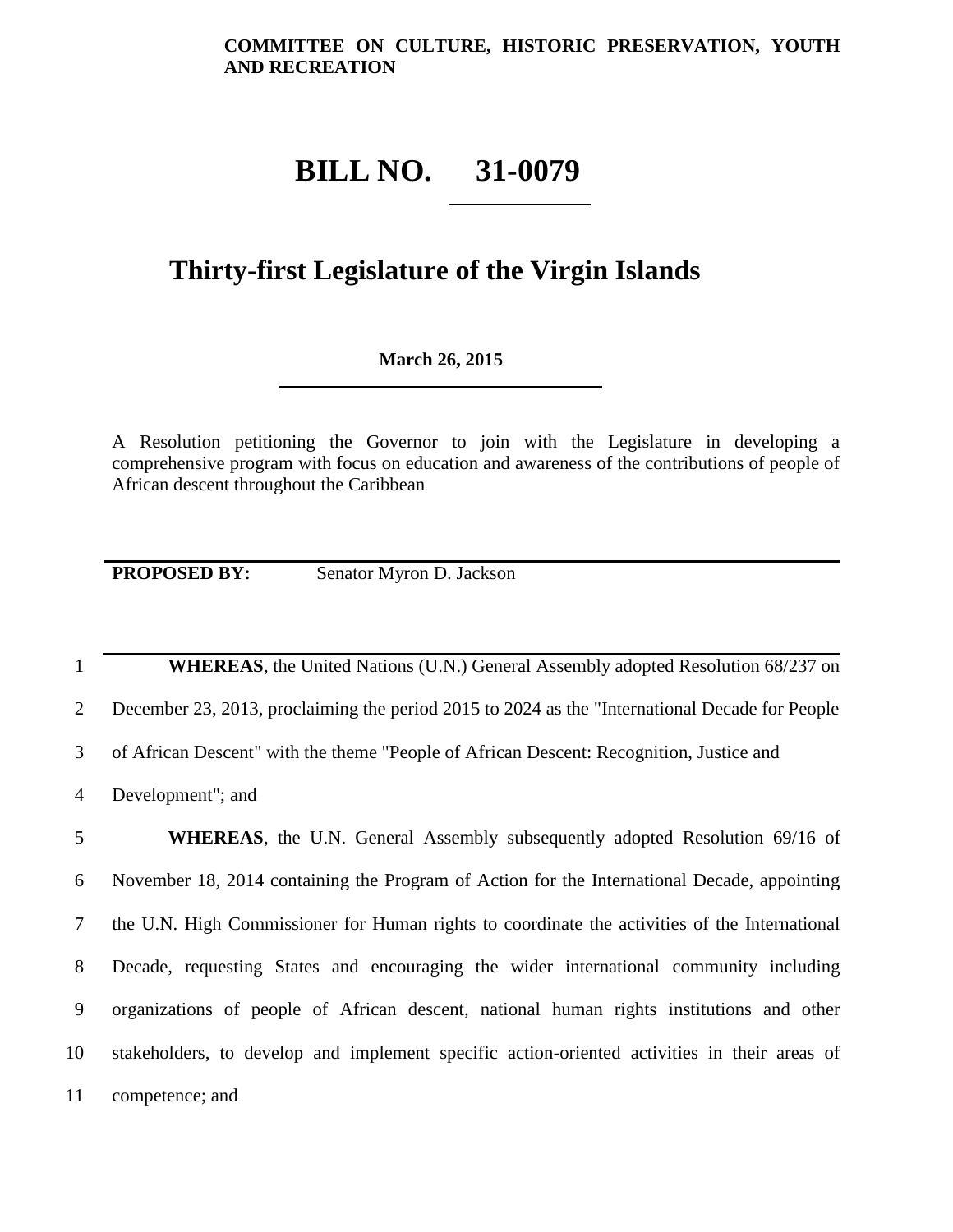**WHEREAS**, the proclamation of the International Decade for People of African Descent followed on from the earlier adoption by the U.N. General Assembly of Resolution 64/169 of December 18, 2009 proclaiming the year 2011 as the International Year of Peoples of African Descent, the adoption of U.N. General Assembly Resolution 66/144 of December 19, 2011 encouraging the Working Group of Experts on People of African Descent to develop a program of action for an International Decade for People of African Descent, and the adoption of Human Rights Council Resolution 21/33 of September 28, 2012 endorsing the program of action and forwarding it to the General Assembly for its consideration; and

 **WHEREAS**, the main objective of the International Decade is the promotion, respect and fulfillment of all human rights and fundamental freedoms by people of African descent, as recognized in the Universal Declaration of Human Rights; and

 **WHEREAS**, the International Decade is intended to focus on specific objectives including (a) the strengthening of national, regional and international action and cooperation in relation to the full enjoyment of economic, social, cultural, civil and political rights by people of African descent and their full and equal participation in all aspects of society; (b) the promotion of a greater knowledge of and respect for the diverse heritage, culture and contribution of people of African descent to the development of societies; and (c) the adoption and strengthening of national, regional and international legal frameworks in accordance with the Durban Declaration and Program of Action, and the International Convention on the Elimination of All Forms of Racial Discrimination; and

 **WHEREAS**, the International Decade is an outcome of the Durban Declaration and Program of Action of the 2001World Conference against Racism, Racial Discrimination, Xenophobia and Related Intolerance in which the Government of the Virgin Islands participated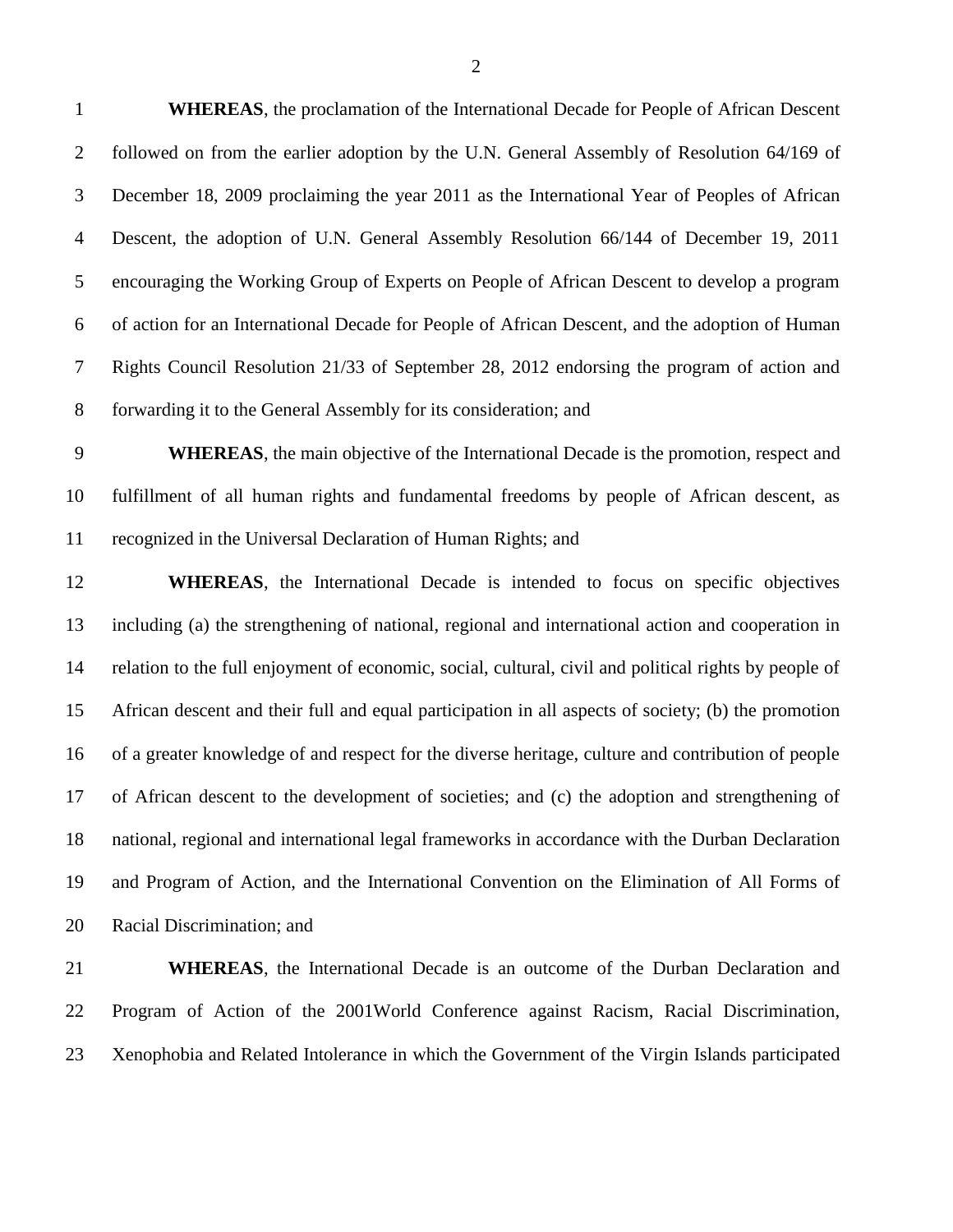as an official observer and addressed the General Assembly on relevant issues on September 5, 2001; and

 **WHEREAS**, the significant hardships endured by the enslaved Africans during the period of European colonial rule which precipitated the 1733 revolution on St. John, the successful 1848 Emancipation Insurrection, the 1878 Fireburn on St. Croix, and the 1892 Coal Workers' Strike on St. Thomas are significant milestones in the history of the Virgin Islands, and are duly recognized; and

 **WHEREAS,** the transfer of the former Danish West Indies to the United States of America through the Treaty of Cession of 1917 confirmed that the civil rights and political status of the inhabitants of the islands shall be determined by the United States Congress; and

 **WHEREAS,** the enormous contributions to the development of the Virgin Islands by those persons, mainly of African descent, who migrated to the territory from countries of the wider Caribbean, and who endured significant hardships as a result of prevailing U.S. immigration and labor laws, and who came to form an integral part of the Virgin Islands society, are duly recognized; and

 **WHEREAS**, the majority of the people of the inhabitants of the Virgin Islands are people of African descent; Now, therefore,

*Be it resolved by the Legislature of the Virgin Islands:*

**SECTION 1.** The Governor of the Virgin Islands, the Honorable Kenneth E. Mapp, is respectfully petitioned to join the Legislature of the Virgin Islands in developing a comprehensive program at the territorial level with focus on education and awareness raising on the contributions of people of African descent consistent with the program of action of the International Decade for People of African Descent and in engaging with other Caribbean